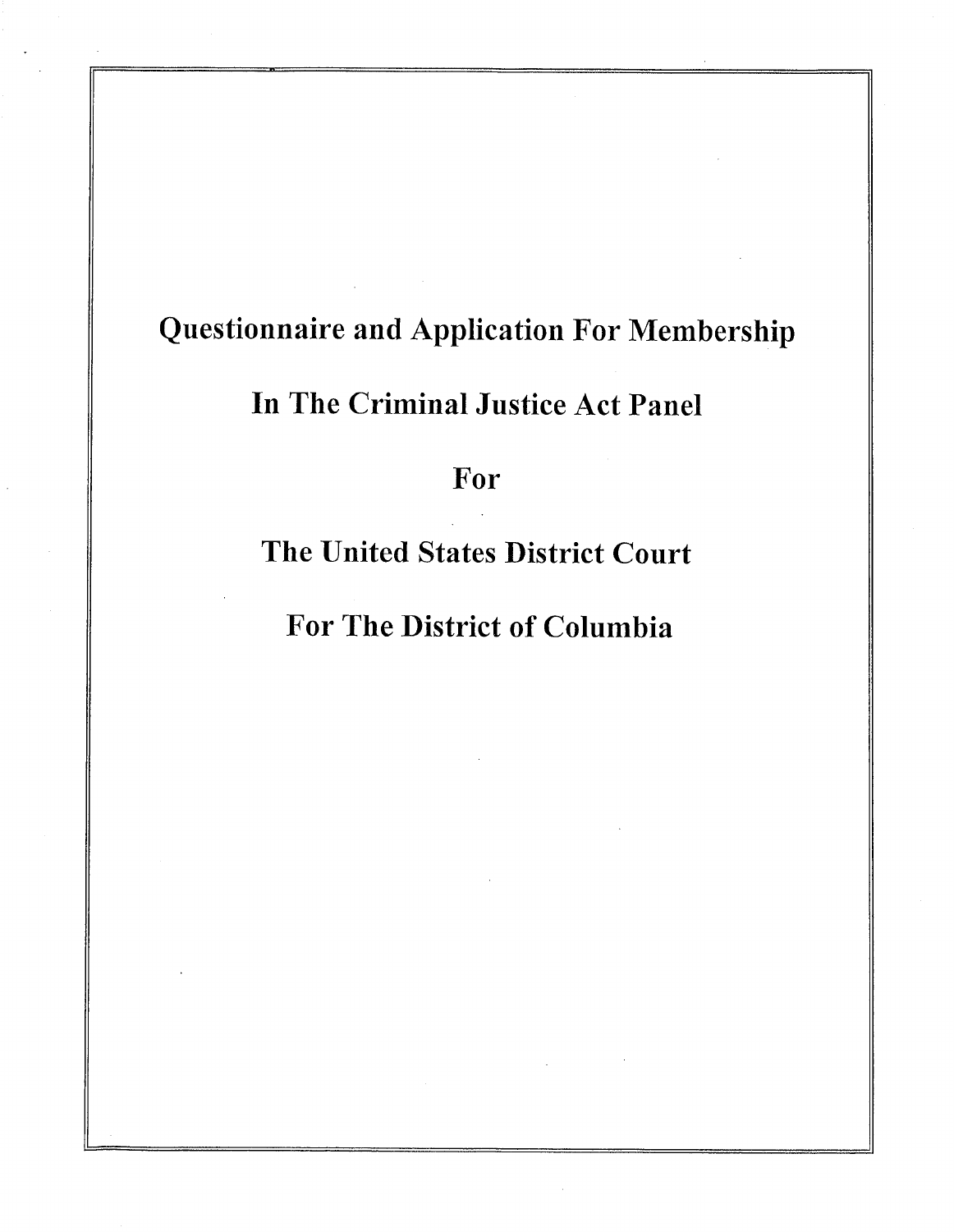Retum This Form To:

## Federal Public Defender Suite 550 625 Indiana Avenue, N.W. Washington, DC 20004

In addition to the application form, all applicants must submit a Certificate of Discipline from the Office of Bar Counsel. This can be obtained by sending a request for the Certificate, a check or money order made payable to the DC Bar in the required amount, and a notarized statement with language permitting Bar Counsel to reveal confidential disciplinary information. The required language is:

*/ authorize the Office of Bar Counsel to reveal information regarding complaints filed against me, including complaints that would be confidential such as those pending, dismissed, or closed.* 

The address to obtain the Certificate is :

Office of the Bar Counsel 515 Fifth Street, N.W. Building A., Suite 117 Washington, DC 20001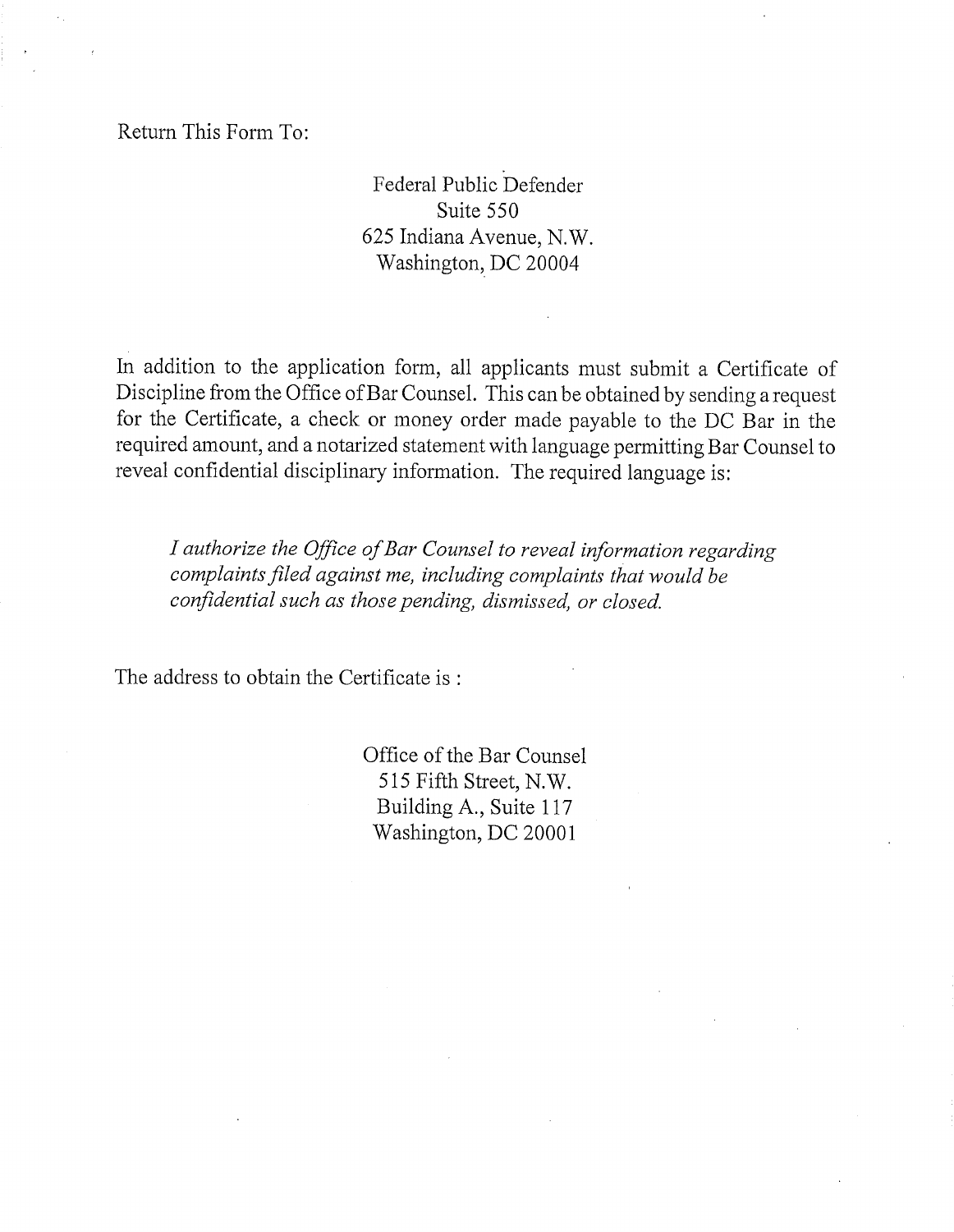### **Questionnaire and Application for Membership In The Criminal Justice Act Panel For The United States District Court for the District of Columbia**

The following questionnaire and application is to be completed by attorneys requesting to represent defendants under the provisions of the Criminal Justice Act in the United States District Court for the District of Columbia.

### **Y OU MUST SUBMIT WITH THIS QUESTIONNAIRE/APPLICATION A CERTIFICATE OF DISCIPLINE FROM THE OFFICE OF BAR COUNSEL**

| Name                                                                                        |                                                                                                                                                                                                                                          |
|---------------------------------------------------------------------------------------------|------------------------------------------------------------------------------------------------------------------------------------------------------------------------------------------------------------------------------------------|
| Office Address:                                                                             |                                                                                                                                                                                                                                          |
| Telephone No:                                                                               | <del>, produced and the completion of the control complete theory of the control of the control of the control of the control of the control of the control of the control of the control of the control of the control of the con</del> |
|                                                                                             | $\text{Fax No.:}$ E-mail:                                                                                                                                                                                                                |
|                                                                                             | Social Security Number or Employer ID Number ___________________________________                                                                                                                                                         |
| Home Address and Phone                                                                      |                                                                                                                                                                                                                                          |
|                                                                                             |                                                                                                                                                                                                                                          |
|                                                                                             | .<br>1. The Marie Louis Communication of the Communication of the Communication of the Communication of the Communi                                                                                                                      |
| <b>Education and Bar Admissions</b>                                                         |                                                                                                                                                                                                                                          |
|                                                                                             |                                                                                                                                                                                                                                          |
|                                                                                             |                                                                                                                                                                                                                                          |
| Admitted to practice in the United States District Court for the District of Columbia on:   |                                                                                                                                                                                                                                          |
| Admitted to practice in the United States Court of Appeals for the District of Columbia on: |                                                                                                                                                                                                                                          |
|                                                                                             |                                                                                                                                                                                                                                          |
|                                                                                             |                                                                                                                                                                                                                                          |
|                                                                                             |                                                                                                                                                                                                                                          |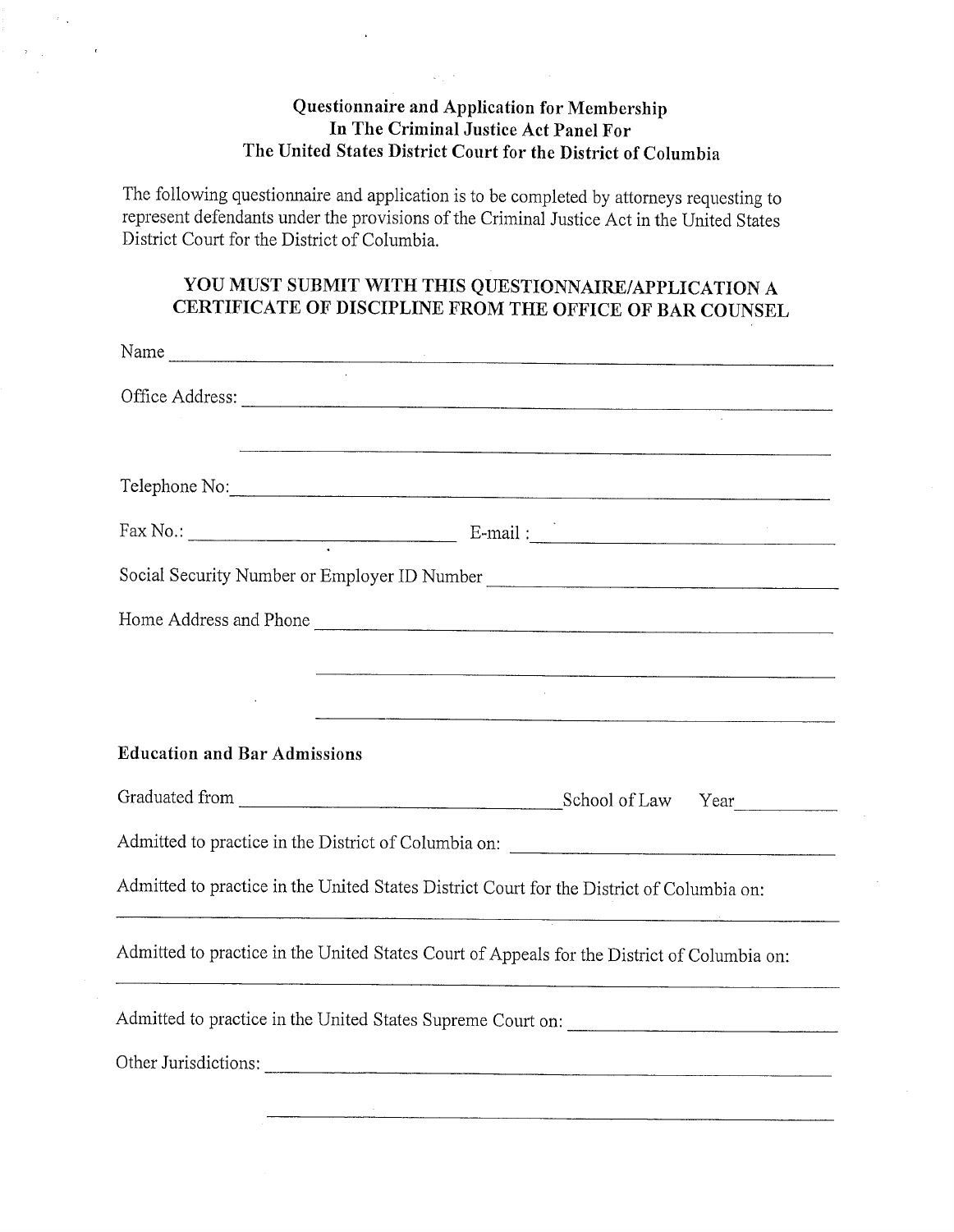#### **Disciplinary Actions**

- A. Have you ever been disciplined (or are you the subject of any pending action), sanctioned, or held in contempt by the Bar of any jurisdiction or by any Court?
- Has any court ever determined that you rendered ineffective assistance of counsel in a  $B.$ case?

Have you ever been removed from any list of appointed criminal defense attorneys?  $C.$ 

If you answered yes to any of these questions, please explain in detail the circumstances:

a a componente de la componente de la componente de la componente de la componente de la componente de la comp

#### **Practice Background**

Are you on a CJA panel or appointed counsel list for any other court? If yes, please list the courts and the dates.

Have you ever been employed as a full-time prosecutor, public defender, or law clerk to a judge or justice? If yes, please indicate the position, the name of the office or judge, and give dates of employment:

<u>. Herbert der Stadt der Stadt der Stadt der Stadt der Stadt der Stadt der Stadt der Stadt der Stadt der Stadt</u>

#### **Trial Experience**

Approximately how many criminal cases have you tried to verdict? United States District Court:

District of Columbia Superior Court:

| Others:                                                                                                                     |
|-----------------------------------------------------------------------------------------------------------------------------|
| _________________<br>--------<br><b>Constitution of the American Services</b><br>-------<br>----<br>____<br>-----<br>------ |